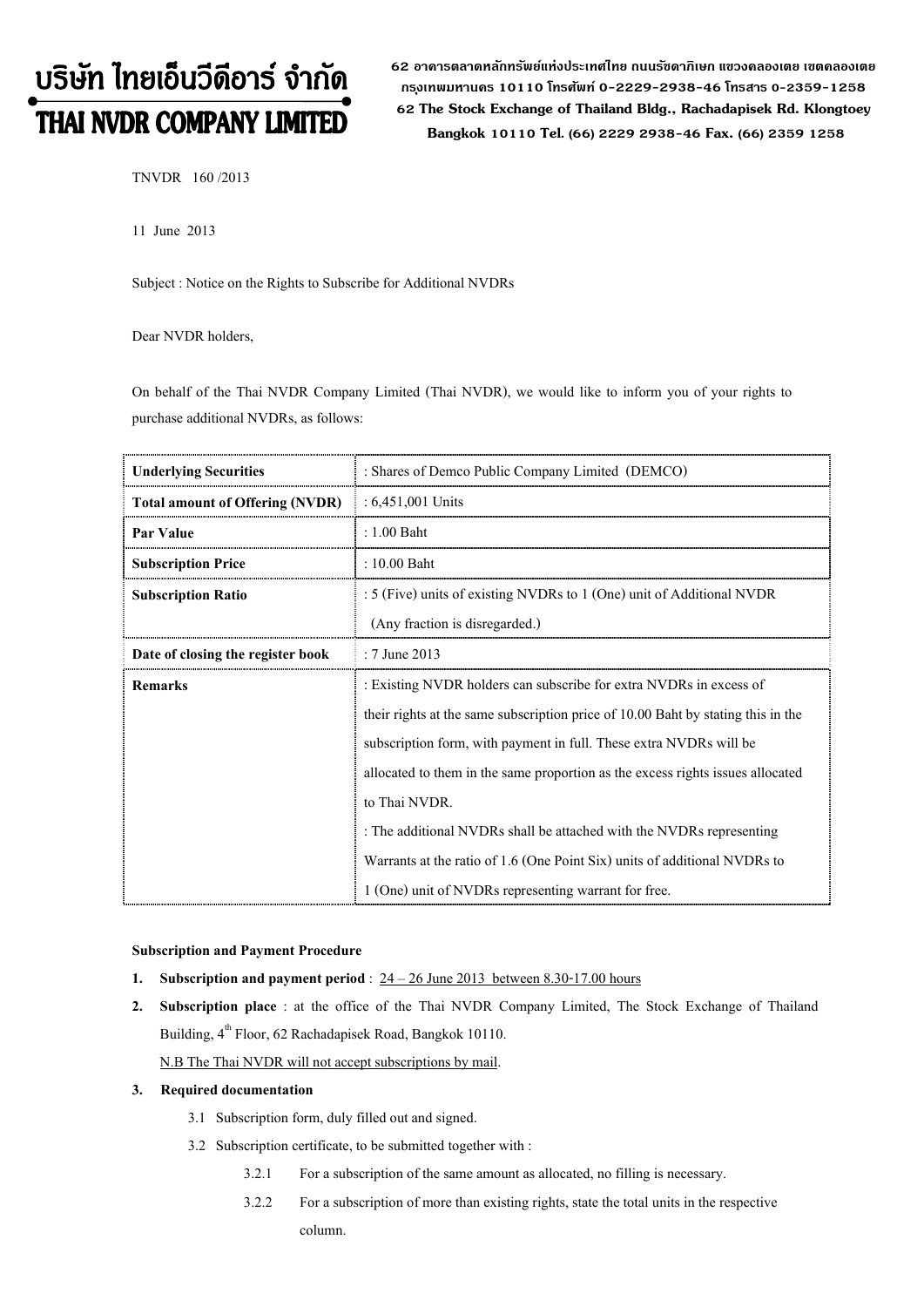### **4. Payment**

**Subscription for full entitlement or less than or excess the entitlement**, please make payment by one check or one cashier check which is collectable through Clearing House in Bangkok. The check or cashier check shall be dated between 24 to 26 June 2013. Indicate the subscription date and make it payable to *"Share Subscription Account of Demco Public Company Limited".*

- **5.** If NVDR holders fail to exercise their rights or make a payment within the allotted time schedule, or the check or cashier check is not honored, it shall be deemed that such NVDR holders do not wish to exercise their subscription rights. Thai NVDR shall thus regard the subscription as being void.
- **6.** Refund for unallotted NVDRs.

If the excess rights NVDRs were not allotted in full because the number of NVDRs subscribed for were more than the number or remaining units of NVDRs, the Thai NVDR will make a refund (without interest) to the NVDR holders by check for the unallotted NVDRs and send it by registered mail to the address that appears on the Share Register Book on the date of closing the book, within 7 business days after the Thai NVDR has received the refund from the underlying company.

Should you need any further information, please do not hesitate to contact Thai NVDR Company Limited at 02-229-2800 Ext. 2938-46.

Sincerely yours, Thai NVDR Company Limited

Proham Clorchayn

(Pichaya Chomchaiya) Head Depository Department The Stock Exchange of Thailand Group

Enclosure : 1. Subscription Form for NVDR Right Issues 2. Subscription Certificate